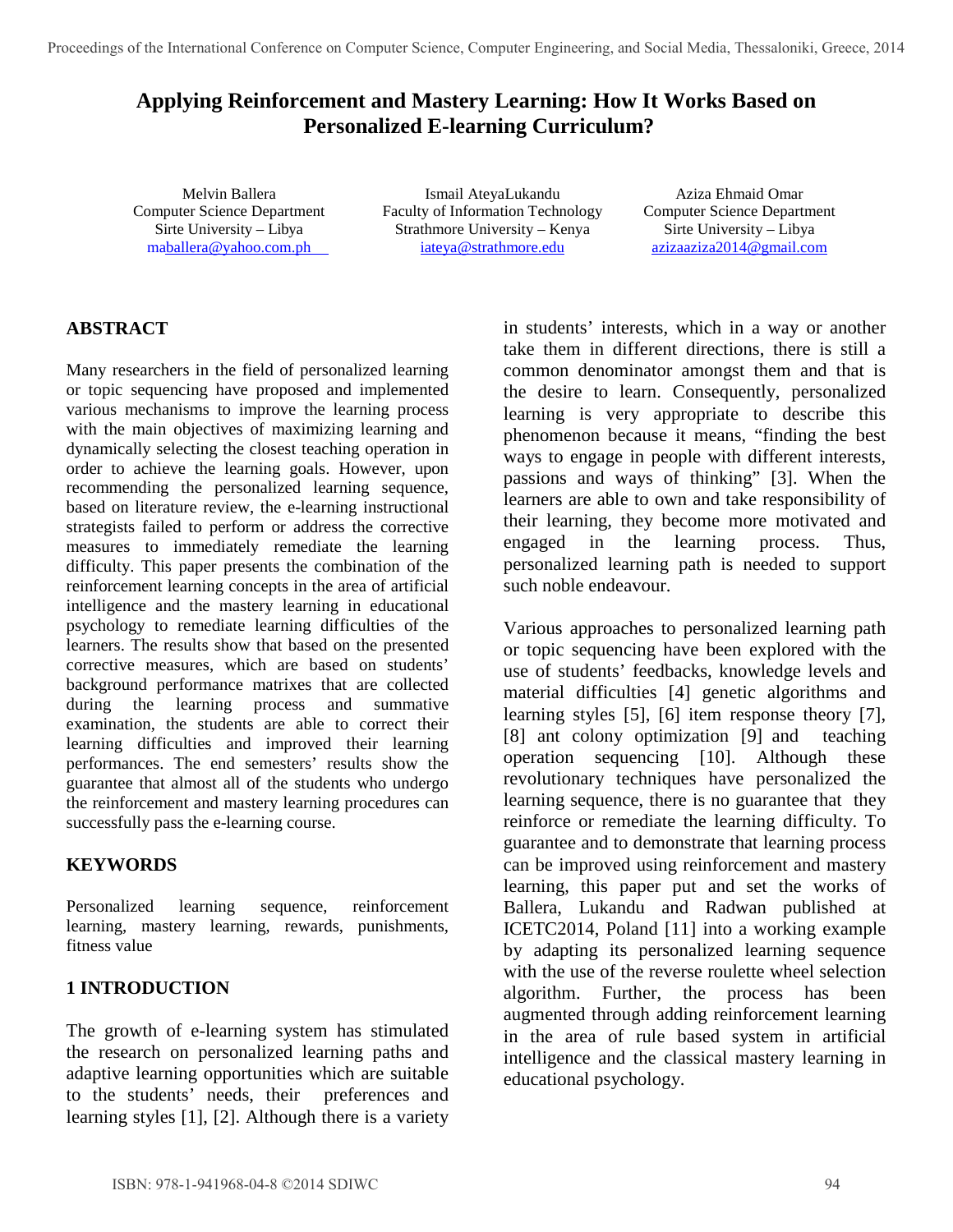### **2 RELATED LITERATURE**

#### **2.1 The Need of Reinforcement Learning**

The idea of reinforcement learning (RL) is motivating the learners to positively continue their actions on what is desired and expected from them by giving rewards or points, which are tantamount to the learners' effort but they can also receive punishments if they cannot pass the learning assessments. The e-learning is characterized by giving corrective activities to remediate difficulties found during the computer summative examination. It is a principal aid in planning the corrective measures to remedy learning errors. For instance, the activities to correct may involve alternative materials or resources such as videos, simulations, interactive tutorials, scenario-based learning, or any type of learning activity that allows motivational preferences. The reinforcement activities may also include problemsolving exercises, or any learning activity that is both stimulating and rewarding to the different types of learners. If reinforcement is successful in helping the students by remediating their learning difficulties, then almost all the students will demonstrate readiness to take the remedial examination. In this sense, it becomes a motivational device by directly showing to the students their improvements in their learning and their highest possibility of becoming successful learners.

In the area of machine learning, reinforcement learning is usually implemented in robotics, information theory and games simulations that teach behaviors and eventually trigger an agent to perform the actions that generate the shortest path or trajectory to a goal state. Because the agent wishes to maximize the reinforcement, it learns to choose action that minimizes the time it takes to reach the goal state, and in so doing, learns the optimal strategy as shown in Figure 2.1. Strategies are usually governed by some sets of rules that execute the reinforcement.



**Figure 1**: Standard Model of Reinforcement Learning [8]

Figure 1 models the agent in the environment wherein it chooses an action *ai*, obtains reward *ri*, and switch from state  $s_i$  to state  $s_{i+1}$ . The goal is to maximize the long term reward, where *γ* is called the discounting factor. The reinforcement learning (RL) has become a methodology of choice for learning in a variety of domains. RL is being played well in games and simulation [12], [13], [14]. Educators apply reinforcement learning in multi-agent and game-playing environment to achieve a superior level of performance in learning complex tasks. RL accelerates the learning process by giving the rewards functions [15]. If these benefits are being transformed in e-learning implementations, a guaranteed learning process will occur. The reinforcement should not be similar from the previous lesson to avoid boredom and to avoid the discontinuation of the learning process. This issue should be considered in designing the e-learning modules where the students do their self-learning.

#### **2.2 The Need of Mastery Learning**

Mastery learning (ML) is one of the notable areas of educational technology that has attracted much attention in the past. The article of Bloom [16] on mastery learning is regarded as the classic theoretical perspective where it compares two models of education: the traditional model and mastery mode, respectively. The traditional model uses the same instruction for an entire class, regardless of aptitude. The human instructor presents the required information to the students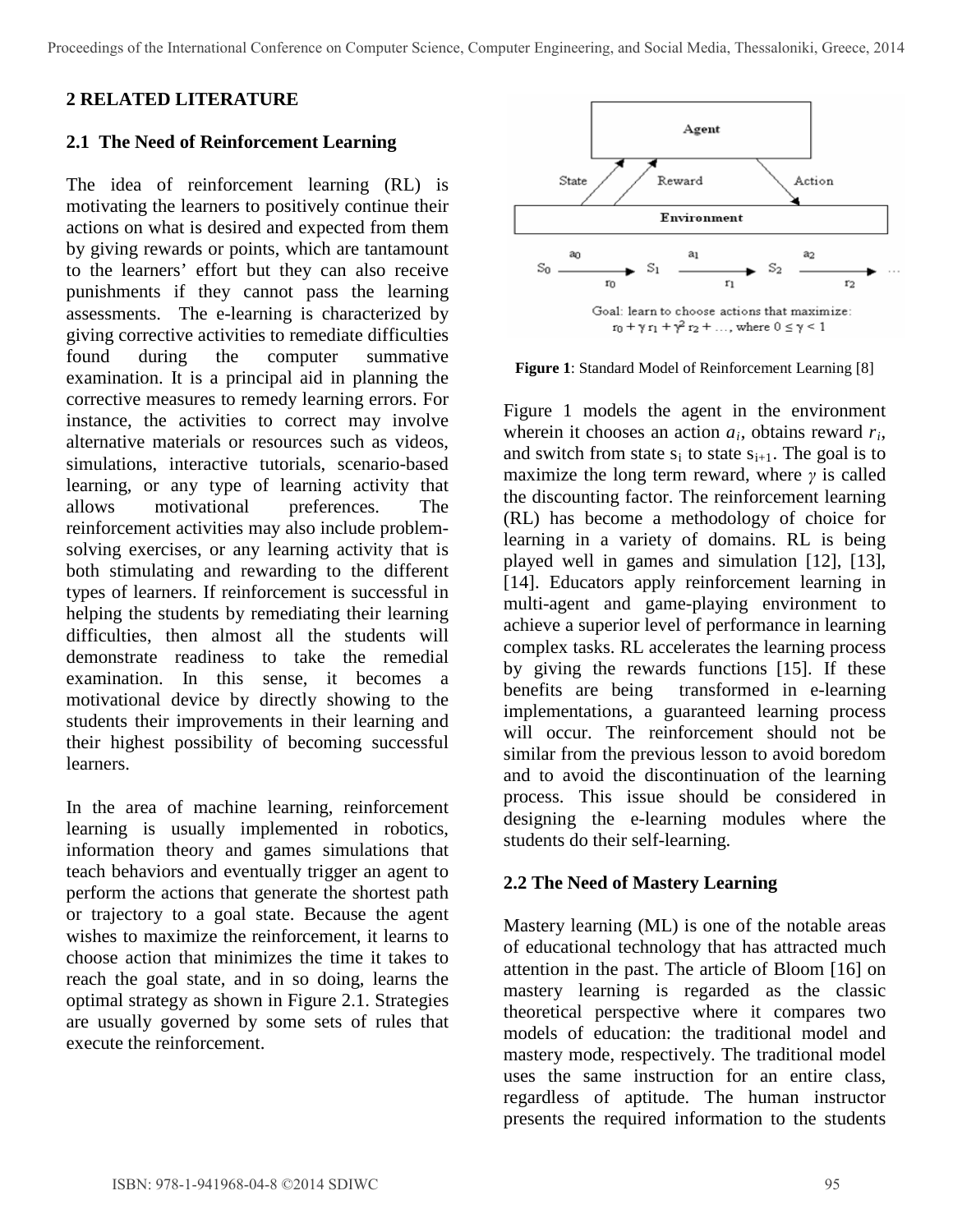who are then tested to measure the information they have retained. The students are typically given a chance to learn the material. The course then moves on to the next material. Once tested, the students may learn the mistakes that they have committed, but never re-tested in order to identify if they have learned from those mistakes. Consequently, the amount of learning in a classroom varies amongst the students. The students who have the aptitude to learn the requisite materials will quickly move forward, while slower students who fall behind and received lower grades. On the other hand, mastery model varies instructions according to aptitude, which results to a higher level of learning for all students. If the students have not learned the material by the first test, they can repeat it until they can achieve the required level of competence. Then they move on to the next module as demonstrated by Figure 2. As a result, human instructor employing mastery learning model of education hypothetically achieved high level of learning benefits.



**Figure 2.** Learning Mastery Architecture [17]

Mastery learning has been widely applied in tertiary and primary levels in a variety of subject matters such as music [18], economics [19], mathematics [20], skill development and critical thinking [21]. Many meta-analytic studies have demonstrated consistent positive effects of reinforcement and mastery learning [22], [23]. The students are helped to master each learning unit before proceeding to a more advanced learning task in contrast to conventional instruction[24]. If

such benefits will be achieved in e-learning, a tremendous positive impact on learning process is possible.

### **3 METHODOLOGY**

### **3.1 Participants and the Curriculum**

The participants were enrolled in Design and Analysis of Algorithms, which is one of the core computer science courses that composed of 12 major chapters or lessons. The study has been conducted for three months, which has an equivalent of one semester among 41 students. Students are oriented and instructed how to use the e-learning course materials including discussions on the things to expect at the end of the experimental study. The e-learning curriculum contains 300 questions stored in the Item Bank and distributed among twelve different question types. A number of files with various media formats are included like videos, audios, gif and animations, pdf and powerpoint as alternative learning materials.

#### **3.2 Reversed Roulette Wheel Selection Algorithms**

The overall implementation of the reversed roulette wheel selection algorithm has been adapted based on the work of Ballera, Lukandu and Radwan [11]. The formulas and conditions in their paper have been thoroughly implemented in the study. Likewise, the same performance matrices such as *examination*, *review* and *study*  have been used to extract fitness value and recommend a personalized learning sequence. Their works have successfully produced a personalized learning sequence. Based on the recommended recombination process, a third level generation is adapted.

#### **3.3 Reinforcement and Mastery Learning Architecture**

The personalized learning sequence, which is recommended by reversed-RWSA will proceed to reinforcement process by reading additional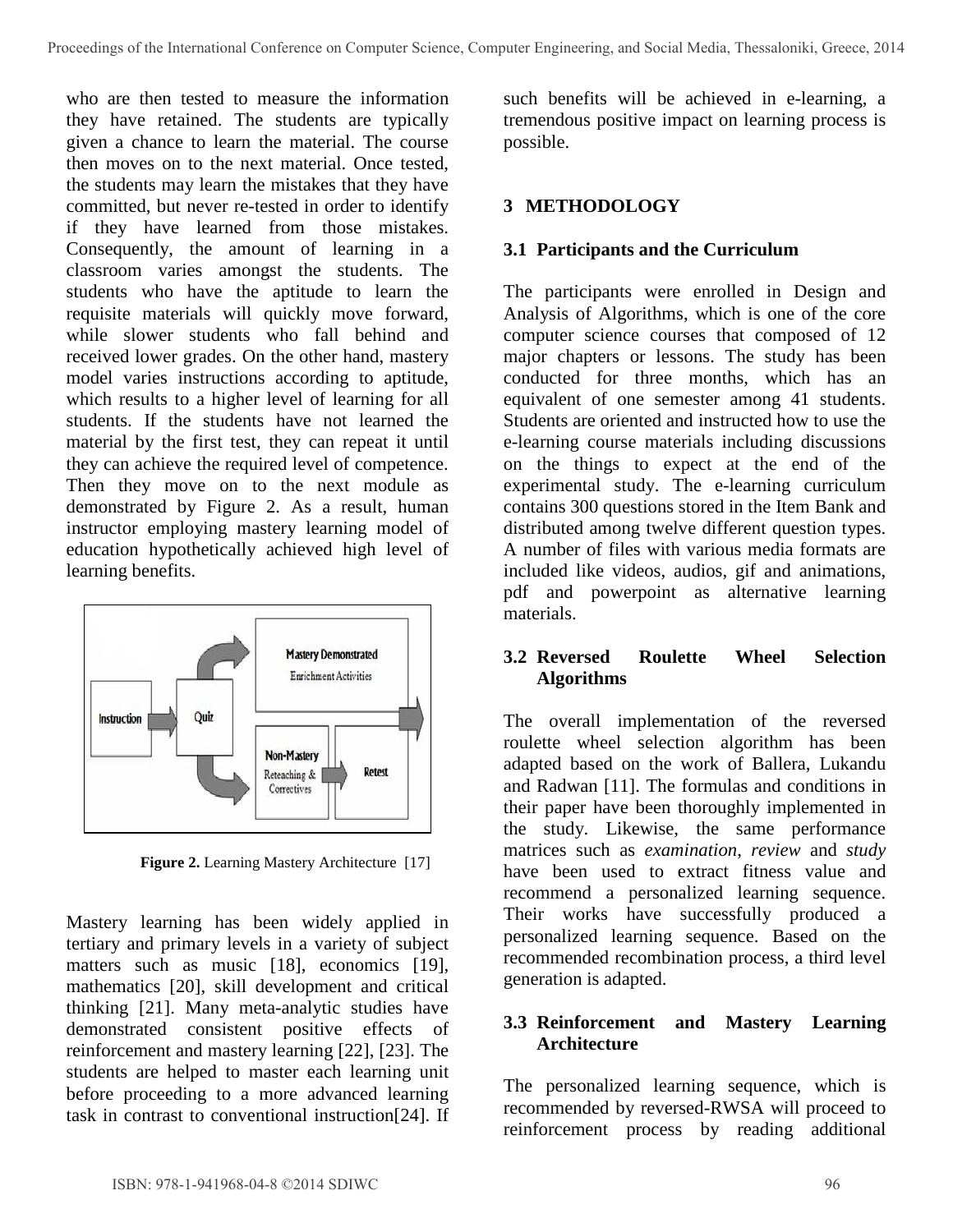learning materials (punishment) and mastery learning. Figure 3 shows the combined architecture of reinforcement and mastery learning to help the students in their learning process. During reinforcement process, the number of punishment is governed by the reinforcement rules. The rules determine how much number of additional learning materials should be prompted to the students by randomly selecting files in the learning materials table that are stored in the database. In this model, the system chooses an action *ai*, which obtains reward *ri*, and switch from state  $s_i$  to state  $s_{i+1}$ . The cumulative reward *ri*, is added to the average results of the summative examination.

Reinforcement theory is "consequences influence behaviors". There are different types of consequences. There are consequences that give rewards to increase the overall performance or give punishment to increase competency level. The reinforcement theory has processes that support such mechanism using positive and negative reinforcement. Positive reinforcement is a pleasurable outcome resulting from behavior,

while negative reinforcement is the removal of the unpleasant outcome or behavior.

During mastery learning, student will be loaded with random questions for the individual formative examination. The student will not have the same set of questions due to random selection of items in the item bank. At the end of the formative examination, the scores are prompted. The students can review their answers and directly link to the lesson where the questions are related to. If needed, the students can view the explanation facilities and answers and reload another set of examination. These help the students to identify what they have learned well and what they need to learn more. The specific corrective activities for the students to use in correcting their learning difficulties or misconceptions are paired with each formative assessment. Most educational strategists match these correctives to every item or set of prompts within the assessment. Through this, the students will be helped in identifying those concepts or skills, which are not yet mastered. The concepts or skills which are not learned will be the focus of the students to work on.



**Figure 3:** Architecture of Reinforcement and Mastery Learning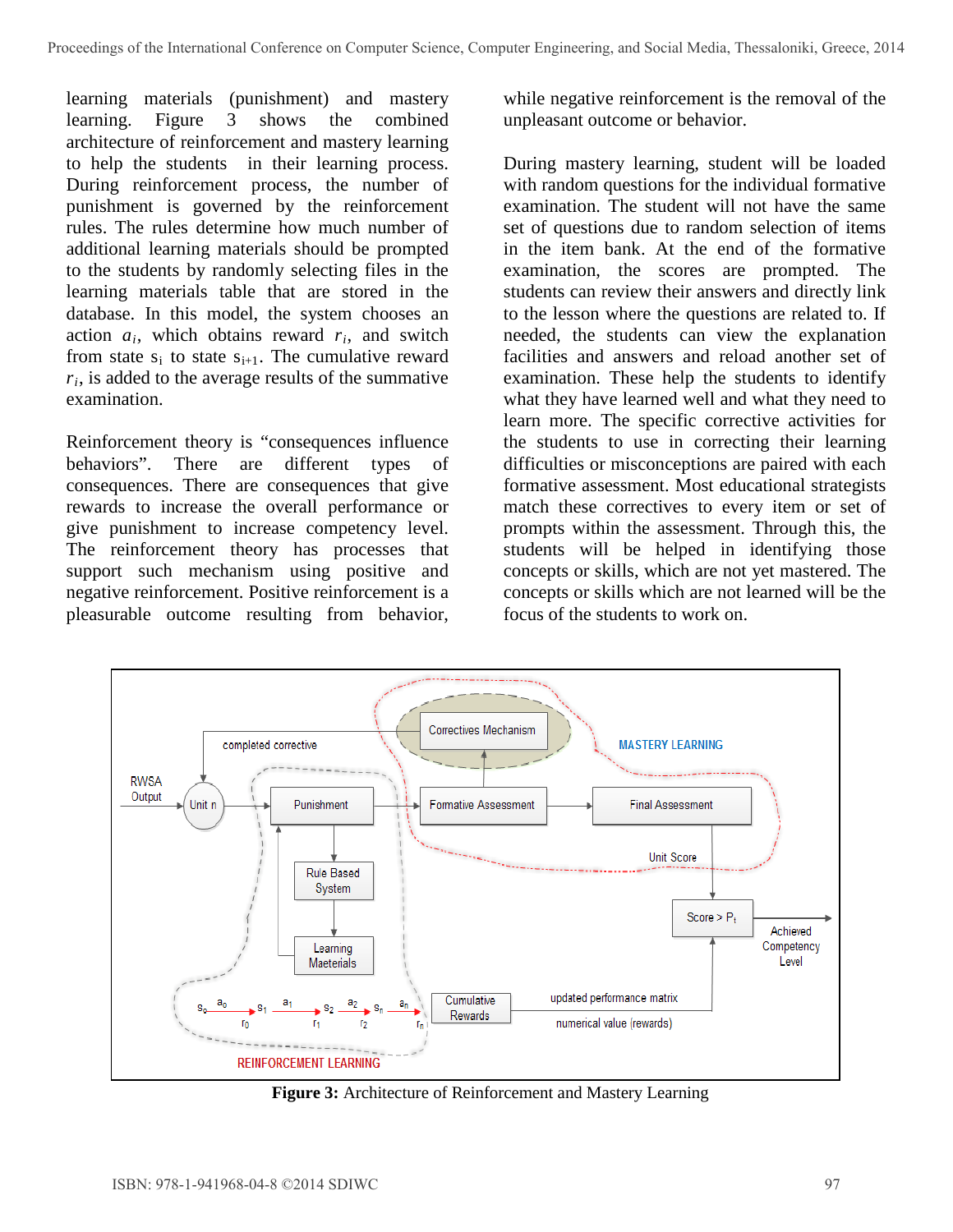### **4 RESULTS and ANALYSIS**

#### **4.1 Personalized Learning Sequence**

Initially, all learners take a summative examination after reading the learning materials to personalize their learning paths and determine which topics or lessons will be selected for further reading. The system eliminates lessons that have achieved the competency level and the retained lessons with perceived learning difficulty. The acceptable competency level is 75. The system has dynamically collected the data on the learners' various performance matrices and populated various tables in the database for profiling the students. Various performance matrices include *examination performance (Percentage Column), review performance (Review\_Perf Column),* and *study performance (Study\_Points Column)* of individual *Li*, is extracted from various tables in the database to generate the personalized learning sequence as shown in Table 1.

The students who have passed the first summative examination with an overall average of 75 are acceptable. On the other hand, those students who fail will undergo some reinforcements and mastery learning. In Table 1, student 802197 does not successfully pass the first summative examination. With this, the new learning sequence is recommended by the system with the following sequence:  $L_2 \rightarrow L_4 \rightarrow L_5 \rightarrow L_7 \rightarrow L_8 \rightarrow L_9 \rightarrow$  $L_{12}$  (formula and bases for recommending such learning sequence is based on the work of the same authors listed in the references section number 11) The e-learning system will replace the default lesson outline and activated the sequence. The students will undergo reinforcement level 1 and mastery learning. If a student successfully passes the Level 1, his or her records will be updated in the database. The database will also indicate that the student will no longer need reinforcements. However, in the event that the student fails again, the reinforcement level 2 is activated. This will replace the previous lesson outline as shown in Table 2 with a new sequence of  $L_2 \rightarrow L_4 \rightarrow L_9 \rightarrow L_{12}$ . Notice that the proposed learning path can simultaneously considers the curriculum difficulty level and the curriculum

continuity of successive curriculum while implementing personalized learning sequence in the learning process. In fact, the new learning sequence listed in Table 2 is extracted from the previous personalized learning sequence of Table 1. In this way, the system guarantees that students will pass the e-learning course as it gradually eliminates lesson with the competency level.

The reverse roulette wheel selection algorithms systematically recommends the lessons (personalized sequence) based on random numbers generated by the computer versus fitness value. The results are heuristic. There is no guarantee that the generated personalized learning is the correct sequence or correct lesson to be re-learned, nevertheless it has the capability to reduce and recommend a personalized learning mechanism. This is valid, since even a sophisticated optimization technique is not an exact solution. This is also the common limitations of genetic algorithms. The random number, which is generated by the system is dynamic, though the bias has been eliminated by the linear ranking, it generally affect the overall performance of the algorithm. The initial results which involve 41 students show that the lesson recommended by the system is accurate, since it almost recommends lesson with failed values. Instead of recommending all the lessons with failed numerical value, the system relies on the random numbers as filtering mechanism. Once a personalized learning sequence is recommended by the system, the students will be directed to undergo reinforcement process.

#### **4.2 Reinforcement Learning**

The personalized learning sequence will undergo reinforcement mechanism as shown in Figure 4. Clicking the reinforcement link at the end of each lesson will activate the Reinforcement Window. There are a number of files that are used to reinforce the learners in different file formats such as PowerPoint, document, gif, video, pdf, solved problem files; which are readily available and can be randomly selected based on the reinforcement rules. The students are required to open each blue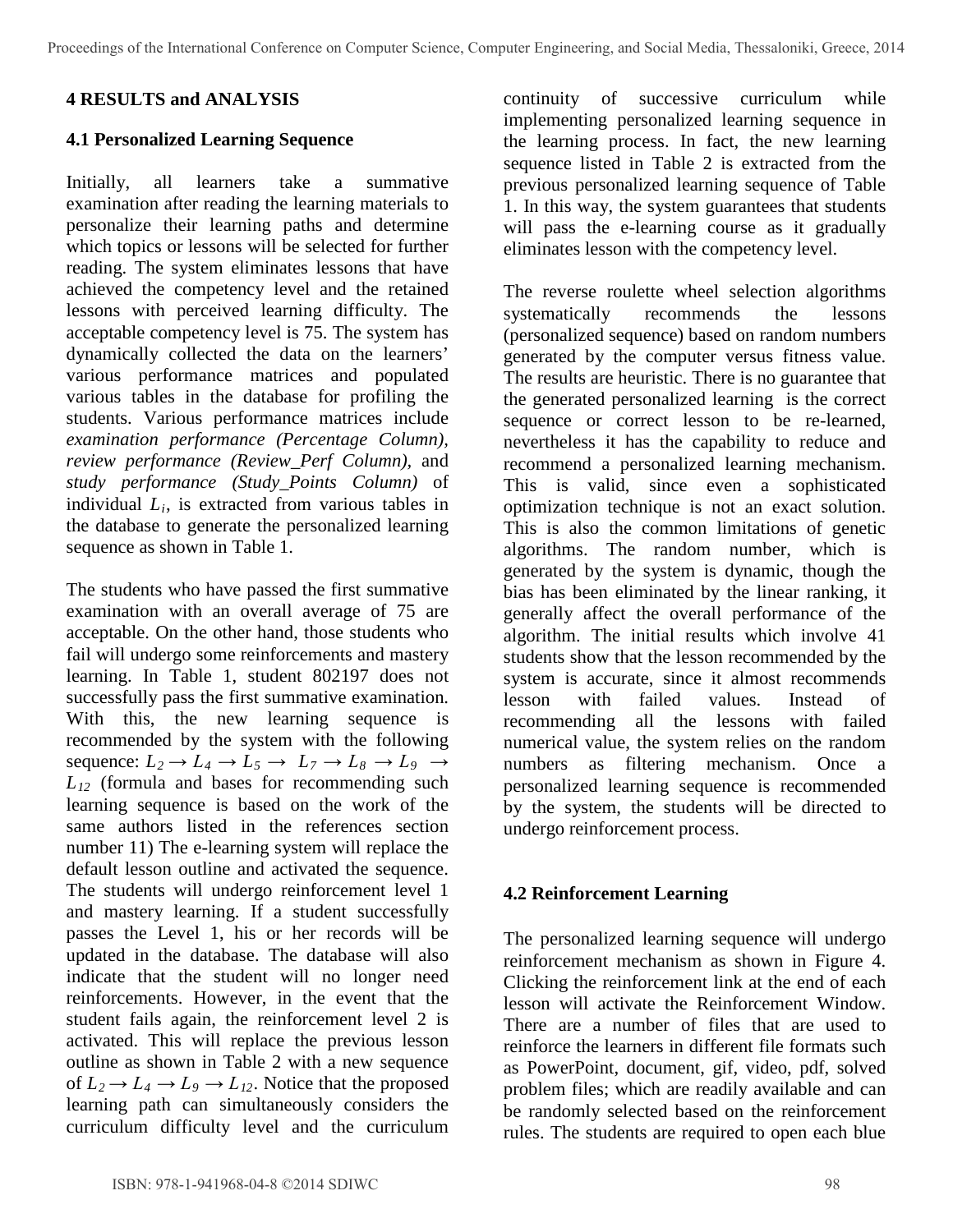colored links until all turns to red, which will indicate that the students read the reinforcement files. In case the students open another link, the system will automatically block it to avoid the opening of several windows at the same time. This mechanism is used to avoid cascading window overloading and navigational problem.

During the reinforcement learning, a numerical reward is given to a student and is added to his or her summative examination results. In the event that students fail the succeeding summative examination, a punishment in the form of additional learning materials will be loaded. These materials correspond to the level of his or her learning difficulty. These additional learning materials are designed for the reinforcement mechanism to avoid boredom. Further, these learning materials have the same concepts but presented in different formats and presentations. After the reinforcements, the students are directed to the formative assessment for mastery learning.

|  | Table 1: Personalized Matrix (Level 1) |  |  |  |
|--|----------------------------------------|--|--|--|
|--|----------------------------------------|--|--|--|

|                                                          | <b>Reinforcement Details</b> |                    |                     |                |       |                     |     |                                           |               |                |                     |  |
|----------------------------------------------------------|------------------------------|--------------------|---------------------|----------------|-------|---------------------|-----|-------------------------------------------|---------------|----------------|---------------------|--|
| <b>Select student:</b><br>802197 - Mabrouka Bin Sharaf ▼ |                              |                    |                     |                |       |                     |     |                                           |               |                |                     |  |
| <b>Lesson No.</b>                                        | Percentage                   | <b>Review Perf</b> | <b>Study Points</b> | <b>Weights</b> | l fv. | Linear <sub>R</sub> |     | <b>Linear Sequence   Cumulative Value</b> | <b>Random</b> | <b>Remarks</b> | <b>New Sequence</b> |  |
| 1                                                        | 73.68                        | 0.04               | 0.00                | 73.73          | 0.08  | 0.05                | IJ  | 0.05                                      | 0.75          | Failed         | L7                  |  |
| 2                                                        | 73.68                        | 0.08               | 0.00                | 73.77          | 0.08  | 0.06                | L9  | 0.10                                      | 0.30          | Failed         | L9                  |  |
| з                                                        | 88.89                        | 0.33               | 0.00                | 89.22          | 0.10  | 0.06                | L4  | 0.16                                      | 0.25          | Failed         | L4                  |  |
| 4                                                        | 50.00                        | 0.29               | 0.40                | 50.69          | 0.06  | 0.08                | L12 | 0.23                                      | 0.38          | Failed         | L12                 |  |
| 5                                                        | 87.50                        | 0.00               | 0.00                | 87.50          | 0.10  | 0.08                | L1  | 0.32                                      | 0.11          | Passed         |                     |  |
| 6                                                        | 90.00                        | 0.38               | 0.00                | 90.38          | 0.10  | 0.08                | 12  | 0.40                                      | 0.44          | Failed         | L2                  |  |
| 7                                                        | 40.00                        | 0.21               | 0.60                | 40.81          | 0.05  | 0.09                | LB  | 0.49                                      | 0.85          | Failed         | L8                  |  |
| 8                                                        | 77.78                        | 0.25               | 0.00                | 78.03          | 0.09  | 0.10                | L5  | 0.59                                      | 0.92          | Failed         | L5                  |  |
| 9                                                        | 50.00                        | 0.25               | 0.40                | 50.65          | 0.06  | 0.10                | в   | 0.69                                      | 0.07          | Passed         |                     |  |
| 10                                                       | 88.89                        | 0.17               | 0.40                | 89.46          | 0.10  | 0.10                | L10 | 0.79                                      | 0.60          | Passed         |                     |  |
| 11                                                       | 100.00                       | 0.00               | 0.50                | 100.50         | 0.11  | 0.10                | L6  | 0.89                                      | 0.78          | Passed         |                     |  |
| 12                                                       | 66.67                        | 0.33               | 0.25                | 67.25          | 0.08  | 0.11                | L11 | 1.00                                      | 0.08          | Passed         |                     |  |
|                                                          |                              |                    |                     | 891.97         | 1.00  |                     |     |                                           |               |                |                     |  |

**Table 2:** Personalized Matrix (Level 2)

|     |       |      | Lesson No   Percentage   Review Perf   Study Points   Weights   fv |        |             |     | Linear R   Linear Sequence   Cumulative Value   Random   Remarks   New Sequence |      |        |                 |
|-----|-------|------|--------------------------------------------------------------------|--------|-------------|-----|---------------------------------------------------------------------------------|------|--------|-----------------|
| 12  | 85.71 | 0.08 | 0.00                                                               | 85.80  | $0.17$ 0.03 | L12 | 0.03                                                                            | 0.43 | Failed | L <sub>12</sub> |
| 14  | 87.50 | 0.29 | 0.40                                                               | 88.19  | $0.17$ 0.12 | L9  | 0.15                                                                            | 0.95 | Failed | L9              |
| 15  | 86.96 | 0.00 | 0.00                                                               | 86.96  | $0.17$ 0.17 | 12  | 0.31                                                                            | 0.46 | Failed | l L2            |
|     | 90.00 | 0.21 | 0.60                                                               | 90.81  | $0.17$ 0.17 | 15  | 0.48                                                                            | 0.44 | Passed |                 |
| 8   | 90.00 | 0.25 | 0.00                                                               | 90.25  | $0.17$ 0.17 | L4  | 0.65                                                                            | 0.82 | Failed | L4              |
| l 9 | 62.50 | 0.25 | 0.40                                                               | 63.15  | $0.12$ 0.17 | LB  | 0.83                                                                            | 0.80 | Passed |                 |
| 12  | 13.33 | 0.33 | 0.25                                                               | 13.92  | $0.03$ 0.17 | IJ  | 1.00                                                                            | 0.53 | Passed |                 |
|     |       |      |                                                                    | 519.07 | 1.00        |     |                                                                                 |      |        |                 |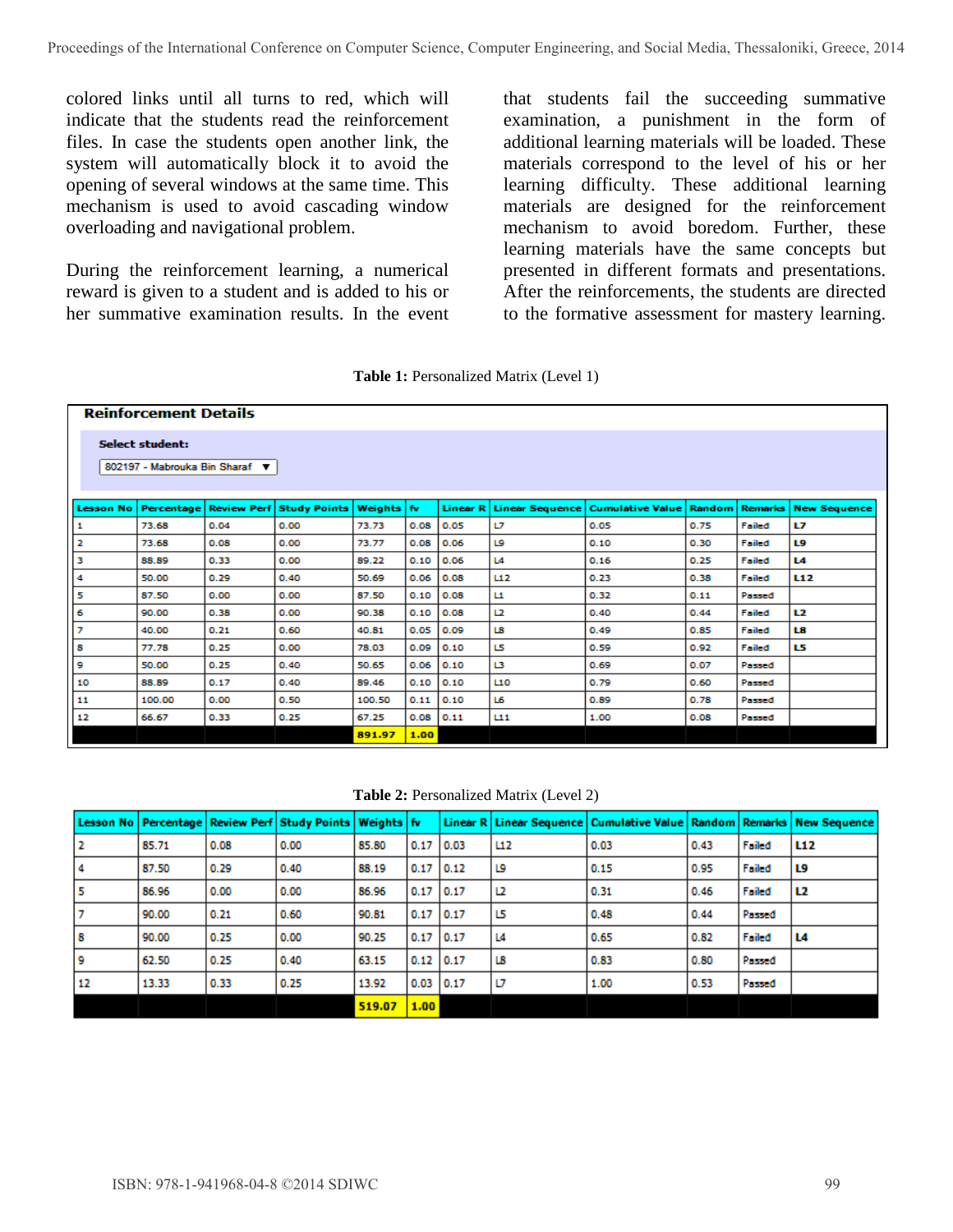

**Figure 4**. Reinforcement Learning

### **4.3 Mastery Learning**

To perform the mastery learning, the students will undergo the formative examination at the end of each lesson. The students are not allowed to proceed to other learning materials without passing the formative examination or sometimes called the practice exam. The questions are randomly selected. For example, for Lesson 2 as demonstrated in Figure 5, a student has submitted her practice examination and is prompted to her score. If she fails, the system will not allow her to upload the new set of examination. All errors from her previous practice examination will be loaded for reviewing. The system will not load a new set of examination unless all "Explain" statements in red turn to blue.

Mastery learning (ML) is an education method in which a student stays with a particular learning unit until the objectives of that unit are successfully met before moving on to the next unit. Moreover, it helps the students to identify what they have learned well and what they need to learn. The specific corrective activities for the students to use in correcting their learning difficulties or misconceptions are paired with each

formative assessment. Most educational strategists match these correctives with each item or set of prompts within the assessment, so the students will focus more on the concepts or skills, which are not yet mastered. With the gained feedback and corrective information from the formative assessment, each student will have a detailed prescription of the concepts or skills that need to master. This "just in time" correction prevents minor learning difficulties from accumulating and becoming major problems. It also gives the educational strategists a practical means to vary and differentiate their instruction to better meet the students' individual learning needs. In describing mastery learning, reducing variations in students' achievement does not imply making all students the same. Even in those favorable learning conditions, some students undoubtedly learn more than others, especially those who are involved in enrichment activities. But by recognizing the relevant individual differences among students and then altering instruction to better meet their diverse learning needs a guaranteed learning outcome will occur.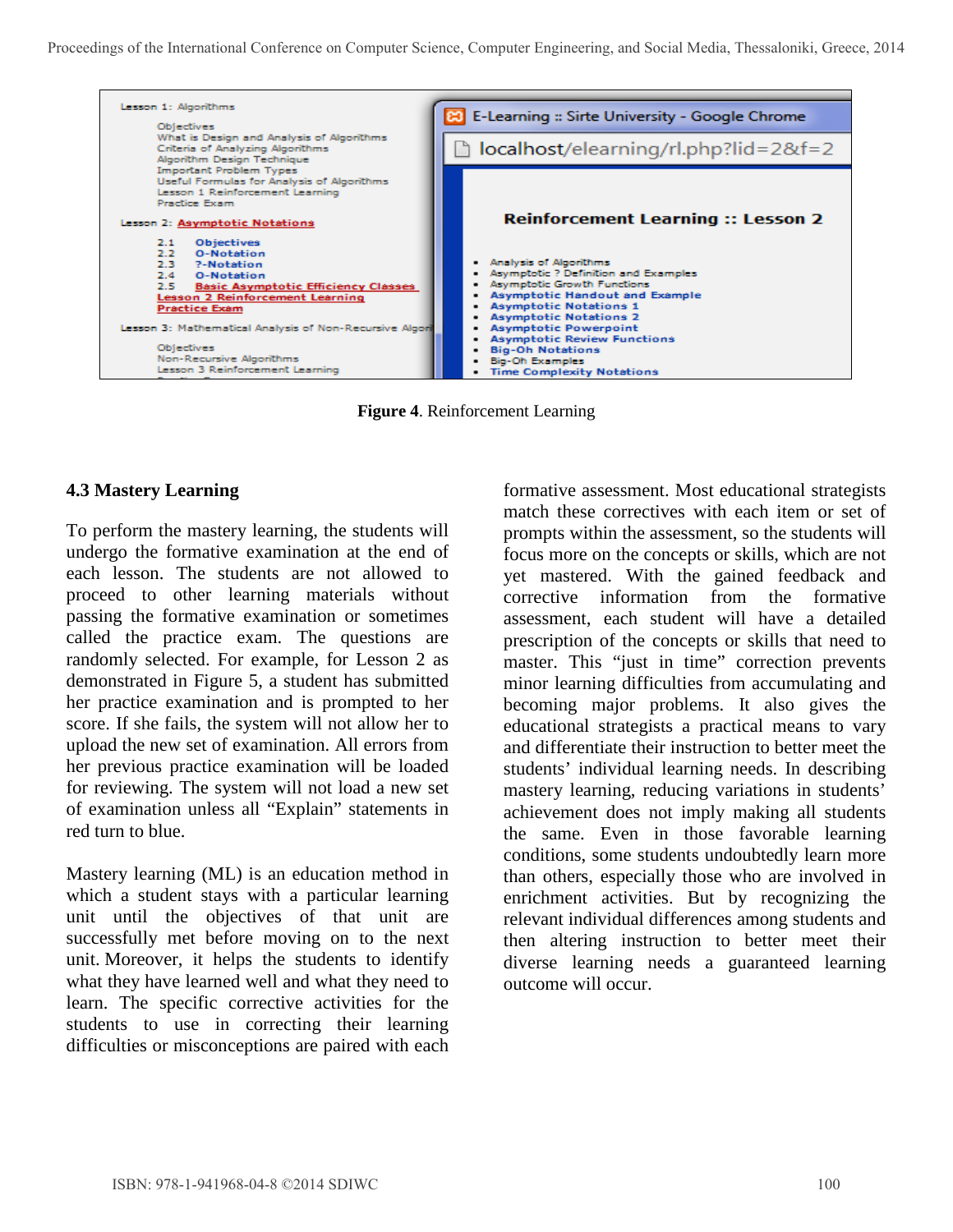Proceedings of the International Conference on Computer Science, Computer Engineering, and Social Media, Thessaloniki, Greece, 2014

| ×<br>$\Box$<br>$\blacksquare$<br>E-Learning :: Sirte University - Google Chrome<br>leal |                                                    |                                                            |                                 |           |          |           |         |   |  |  |  |  |
|-----------------------------------------------------------------------------------------|----------------------------------------------------|------------------------------------------------------------|---------------------------------|-----------|----------|-----------|---------|---|--|--|--|--|
| h                                                                                       | localhost/elearning/practice_exam_review.php?lid=2 |                                                            |                                 |           |          |           |         | E |  |  |  |  |
|                                                                                         |                                                    |                                                            | The page at localhost says:     |           | $\times$ |           |         |   |  |  |  |  |
| <b>Lesson ID</b>                                                                        | Question                                           |                                                            |                                 |           | Mark     | Legend    |         |   |  |  |  |  |
|                                                                                         | CSMA4                                              | There are materials that needs to be reviewed. You are not |                                 |           |          | Incorrect | Explain |   |  |  |  |  |
|                                                                                         | MCOO1                                              | allowed to reload practice exams.                          |                                 |           |          |           |         |   |  |  |  |  |
|                                                                                         | SAMC12                                             |                                                            |                                 | Incorrect | Explain  |           |         |   |  |  |  |  |
|                                                                                         | SAMC17                                             |                                                            |                                 |           |          | Incorrect | Explain |   |  |  |  |  |
|                                                                                         | SMCQ3                                              |                                                            | OK<br>Incorrect                 |           | Explain  |           |         |   |  |  |  |  |
|                                                                                         | TOFO7                                              |                                                            |                                 |           |          | Correct   | Passed  |   |  |  |  |  |
|                                                                                         | SAMC18                                             |                                                            | D                               |           |          | Incorrect | Explain |   |  |  |  |  |
|                                                                                         | SAMC <sub>22</sub>                                 | А                                                          | D                               | Incorrect | Explain  |           |         |   |  |  |  |  |
|                                                                                         |                                                    |                                                            | <b>RELOAD NEW PRACTICE EXAM</b> |           |          |           |         |   |  |  |  |  |

**Figure 5**: Mastery Learning

#### **4.4 Summative Examination**

A summative examination is the primary test that determines the overall understanding and comprehension level of all the students who are taking the course. Based on the chunk of the Final Exam (summative examination) of Figure 6, the overall passing mark is 88% with 36 out of 41 students. Among the 36 students who have passed, 22 of them take the reinforcements, while 14 students are first-takers and have satisfactory passed the course. Among the 22 students who take reinforcement, 10 of them have successfully passed the second summative examination after completing reinforcement and mastery learning level 1. On the contrary, 12 students only passed after taking the third summative examination. Among 41 students, 5 or 12% failed the course due to non-compliance and poor exam results.

The results show that student who experienced reinforcement and mastery learning lead to a better performance than a classroom-based teaching. Classroom-based teaching normally fails with the overall average, ranging from 20% to 50%. In some cases, other computing courses where Design and Analysis of Algorithm course belong even reach 60% of the total student failed the course. There is a significant increased in the overall passing average. Based on the last 3 years of teaching Design and Analysis of Algorithm course, the student average of failing is 25%. Although, the case study was taken in one semester only, a significant increase of the passing mark is an achievement in increasing the academic performance of the students.

| <b>SIRTE UNIVERSITY</b><br><b>FACULTY OF SCIENCE - COMPUTER SCIENCE</b><br><b>Cryse item</b> ty |                                                                                                                                                         |          |      |         |                   |              |                       |       |       |                  |                   |                |             |
|-------------------------------------------------------------------------------------------------|---------------------------------------------------------------------------------------------------------------------------------------------------------|----------|------|---------|-------------------|--------------|-----------------------|-------|-------|------------------|-------------------|----------------|-------------|
| Home                                                                                            | <b>Course Profiles</b>                                                                                                                                  | Syllabus |      | Lessons | <b>Activities</b> |              | <b>Activated Exam</b> |       |       | <b>Item Bank</b> | <b>Contact Us</b> | Log Out        |             |
| Stud ID                                                                                         | <b>Final Exam</b><br>T. Eval<br>F1<br>F2<br>F3.<br><b>Final Mark</b><br>View<br>Ave_P<br>Study<br><b>Review</b><br>Rewards<br>Action<br>Name<br>Remarks |          |      |         |                   |              |                       |       |       |                  |                   |                |             |
| 502315                                                                                          | Mabrouka Suleiman                                                                                                                                       | 7.00     | 4.60 | 0.83    | 5.43              | ۰            | 75.01                 | 0.00  | 0.00  | 75.01            | Passed            | <b>ANALYZE</b> | <b>EDIT</b> |
| 702452                                                                                          | Najah Sulciman                                                                                                                                          | 7.00     | 4.40 | 2.04    | 6.44              | ۰            | 78.44                 | 0.00  | 0.00  | 78.44            | Passed            | <b>ANALYZE</b> | <b>EDIT</b> |
| 802092                                                                                          | Rada Rabia                                                                                                                                              | 6.75     | 3.15 | 1.63    | 4.78              | ۰            | 65.81                 | 75.20 | 0.00  | 75.20            | Passed            | <b>ANALYZE</b> | <b>EDIT</b> |
| 802098                                                                                          | Zainab Hazar                                                                                                                                            | 7.25     | 3.15 | 0.88    | 4.03              | o.           | 67.11                 | 78.25 | 0.00  | 78.25            | Passed            | <b>ANALYZE</b> | <b>EDIT</b> |
| 802137                                                                                          | Sherifa Abubaker                                                                                                                                        | 7.33     | 3.90 | 1.08    | 4.98              | o.           | 74.73                 | 63.46 | 59.86 | 59.86            | Failed            | <b>ANALYZE</b> | <b>EDIT</b> |
| 802144                                                                                          | Salhin Muftah                                                                                                                                           | 7.58     | 4.60 | 2.46    | 7.06              | o.           | 79.65                 | 0.00  | 0.00  | 79.65            | Passed            | <b>ANALYZE</b> | <b>EDIT</b> |
| 802151                                                                                          | Alia Sesu                                                                                                                                               | 6.92     | 5.00 | 1.42    | 6.42              | ÷.           | 74.93                 | 72.60 | 70.63 | 77.63            | Passed            | <b>ANALYZE</b> | <b>EDIT</b> |
| 802178                                                                                          | <b>Fatma Omar</b>                                                                                                                                       | 6.75     | 4.25 | 1.13    | 5.38              | $\bullet$    | 69.46                 | 67.15 | 82.35 | 82.35            | Passed            | <b>ANALYZE</b> | <b>EDIT</b> |
| 802197                                                                                          | Mabrouka Bin Sharaf                                                                                                                                     | 6,42     | 2.55 | 2.33    | 4.88              | $\mathbf{1}$ | 73.92                 | 73.71 | 74.88 | 75.88            | Passed            | <b>ANALYZE</b> | <b>EDIT</b> |
| 802236                                                                                          | Nora Mohamed                                                                                                                                            | 6.67     | 2.55 | 1.08    | 3.63              | 6.           | 63.86                 | 70.00 | 69.19 | 75.19            | Passed            | <b>ANALYZE</b> | <b>EDIT</b> |
| 802237                                                                                          | Nora Notel                                                                                                                                              | 7.17     | 4.25 | 0.92    | 5.17              | ۰            | 77.14                 | 0.00  | 0.00  | 77.14            | Passed            | <b>ANALYZE</b> | <b>EDIT</b> |
| 802491                                                                                          | Mona Ali                                                                                                                                                | 6.92     | 3.60 | 1.42    | 5.02              | 6            | 73.68                 | 73.47 | 69.67 | 75.67            | Passed            | <b>ANALYZE</b> | <b>EDIT</b> |
| 802513                                                                                          | Saif Mohammed                                                                                                                                           | 6.58     | 4.00 | 1.38    | 5.38              | o.           | 66.06                 | 72.56 | 80.36 | 80.36            | Passed            | <b>ANALYZE</b> | <b>EDIT</b> |
| 902139                                                                                          | Najah Multah                                                                                                                                            | 7.33     | 3.45 | 0.71    | 4.16              | ۰            | 78.13                 | 0.00  | 0.00  | 78.13            | Passed            | <b>ANALYZE</b> | <b>EDIT</b> |

**Figure 6.** Chunks of the Summative Exams (3<sup>rd</sup> Level Reinforcement and Mastery Learning)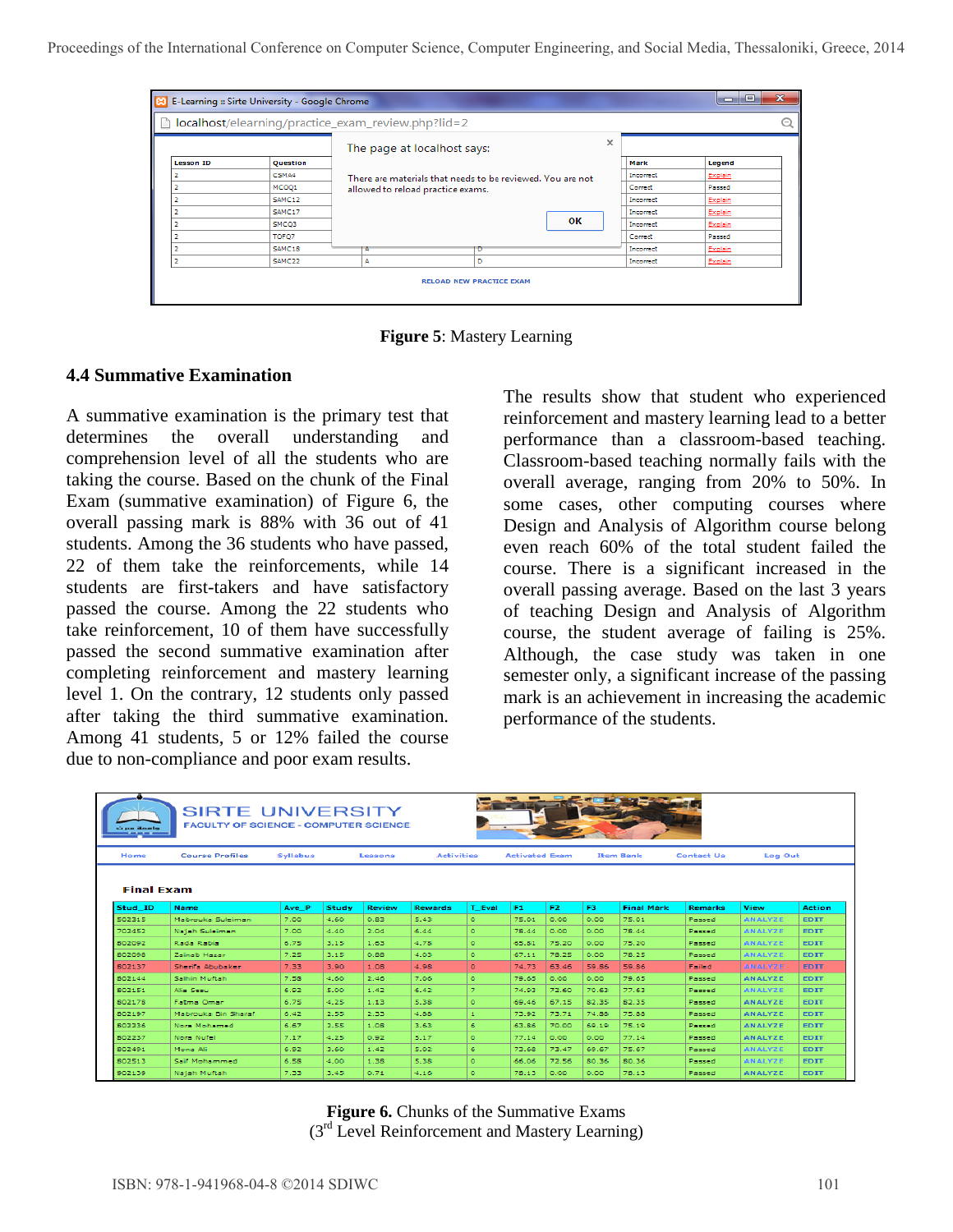The strong evidence, which timely remediating the learning difficulty is an effective way in increasing the overall performance of the students. The system based on the work of Ballera et al. [11] recommends a personalized learning sequence and improve by incorporating reinforcement and mastery learning. Various mechanisms of reinforcement and mastery learning is successfully implemented in the system that lead to students' learning gain.

#### **5 CONCLUSION and FUTURE WORKS**

In this paper, the system is able to perform reinforcement learning and mastery learning based on the recommended personalized learning sequence. The personalized learning sequence has been recommended based on collected data during the learning process and the results of the summative examination; thereby individually profiling the students becomes possible. The proposed learning path can simultaneously consider the curriculum difficulty level and the curriculum continuity of successive curriculum while implementing personalized learning sequence in the learning process. During reinforcement, a numerical reward is given if the students satisfactorily perform corrective activities otherwise a punishment will be given in a formed of reading additional learning materials based on the punishment-rules system. The students will undergo mastery learning in the form of randomly selected formative examination to practice their comprehension or understanding on the previously learned lesson before taking the summative examination to identify their competency level. The results show that student who undergoes reinforcement and mastery learning guarantee to pass the e-learning course. As the generation increases, the students' competency levels also increase due to gradual elimination of learning difficulty.

In the implementation of the e-learning course, it is apparent and identifiable that there still much to be done. Although the paper has successfully implemented personalization, reinforcement and mastery learning, a focus on the assessment design

and measuring the cognitive development of the students are desirable to ultimately measure the learning process. The researchers will venture into this area; formative and summative assessments and their impact to the learning process using the classical Bloom Cognitive Taxonomy.

#### **REFERENCES**

- [1] Brusilovsky, P. &Vassileva, J. Course Sequencing techniques for large scale web-base education.*International Journal of Continuing Engineering Education and Lifelong Learning*, 13(1- 2), 75-94. (2003).
- [2] Robinson, S. K. Personalizing Learning: What does this mean? How can we work towards it? And why should we? Retrieved April 9, 2013 from [http://personalizinglearning.com/tag/defining](http://personalizinglearning.com/tag/defining-personalized-learning/)[personalized-learning/.](http://personalizinglearning.com/tag/defining-personalized-learning/)
- [3] Bray, B. &McClaskey, K..Personalization vs. Differentiation vs. Individualization.Rethinking Learner. Retrieved April 10, 2013.t [http://barbarabray.net/2012/01/22/personalizatio](http://barbarabray.net/2012/01/22/personalization-vs-differentiation-vs-individualization-chart) [n-vs-differentiation-vs-individualization-chart](http://barbarabray.net/2012/01/22/personalization-vs-differentiation-vs-individualization-chart).
- [4] Dwi, C.&Basuki, A. Personalized Learning Path of a Web-based Learning System. *International Journal of Computer Applications* 53(7):17-22. Published by Foundation of Computer Science, New York, USA. (2012).
- [5] Ballera, M. & Musa, A. Personalize eLearning System using Three Parameters and Genetic Algorithms. In M. Koehler & P. Mishra (Eds.), *Proceedings of Society for Information Technology & Teacher Education International Conference 2011* (pp. 569-574). Chesapeake, VA: (2011).
- [6] Hovakimyan, A.S.&Sargsyan, S, G. The Genetic Algorithms (GA) in Web-based Learning Systems. *Proc. of IASTED International Conference on ACIT-Software Engineering (ACIT-SE 2005)*, Novosibirsk, Russia, (2005).
- [7] Chen, C., Liu, C. & Chang, M.Personalized curriculum sequencing utilizing modified item response theory for web-based instruction. *Expert Systems with Applications 30*, 378-396. (2006).
- [8] Chen, X. (2006). Reinforcement Learning. Retrieved July 6, 2013 from [http://www2.hawaii.edu/~chenx/ics699rl/grid/rl.htm](http://www2.hawaii.edu/~chenx/ics699rl/grid/rl.html) [l](http://www2.hawaii.edu/~chenx/ics699rl/grid/rl.html)